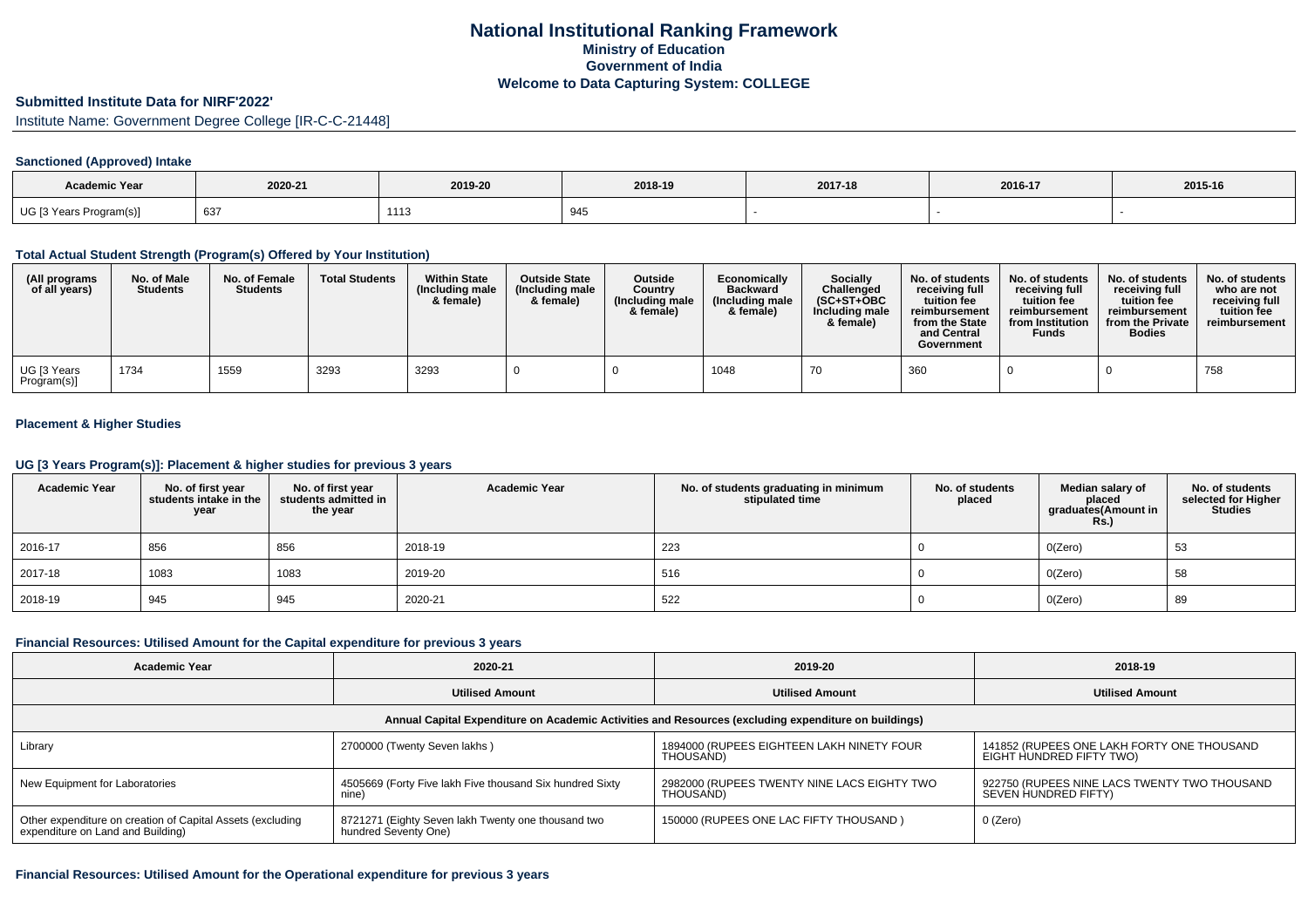| <b>Academic Year</b>                                                                                                                                                                            | 2020-21                                                                       |                                                                    | 2018-19                                                                                       |  |  |  |  |  |  |
|-------------------------------------------------------------------------------------------------------------------------------------------------------------------------------------------------|-------------------------------------------------------------------------------|--------------------------------------------------------------------|-----------------------------------------------------------------------------------------------|--|--|--|--|--|--|
|                                                                                                                                                                                                 | <b>Utilised Amount</b>                                                        | <b>Utilised Amount</b>                                             | <b>Utilised Amount</b>                                                                        |  |  |  |  |  |  |
| <b>Annual Operational Expenditure</b>                                                                                                                                                           |                                                                               |                                                                    |                                                                                               |  |  |  |  |  |  |
| Salaries (Teaching and Non Teaching staff)                                                                                                                                                      | 36096064 (Three Crore Sixty lakh Ninety six Thousand Sixty<br>four only)      | 2768100 (RUPEES TWO CRORE SEVENTY SIX LACS<br>EIGHTY ONE THOUSAND) | 43488586 (RUPEES FOUR CRORE THIRTY FOUR LACS<br>EIGHT EIGHT THOUSAND FIVE HUNDRED EIGHTY SIX) |  |  |  |  |  |  |
| Maintenance of Academic Infrastructure or consumables and<br>other running expenditures (excluding maintenance of hostels<br>and allied services, rent of the building, depreciation cost, etc) | 3997975 (Thirty Nine lakh Ninety seven thousand Nine<br>hundred seventy five) | 308000 (Rupees Three Lacs Eight Thousand)                          | 3117857 (Rupees Thirty One Lacs Seventeen Thousand Eight<br>Hundred Fifty Seven)              |  |  |  |  |  |  |
| Seminars/Conferences/Workshops                                                                                                                                                                  | 215696 (Two lakh Fifteen thousand Six hundred Ninety Six)                     | 112500 (One Lacs Twelve Thousand Five Hundred)                     | 126109 (One Lac Twenty Six thousand One Hundred Nine)                                         |  |  |  |  |  |  |

## **PCS Facilities: Facilities of physically challenged students**

| 1. Do your institution buildings have Lifts/Ramps?                                                                                                         | Yes, more than 60% of the buildings |
|------------------------------------------------------------------------------------------------------------------------------------------------------------|-------------------------------------|
| 2. Do your institution have provision for walking aids, including wheelchairs and transportation from one building to another for<br>handicapped students? | Yes                                 |
| 3. Do your institution buildings have specially designed toilets for handicapped students?                                                                 | Yes, more than 60% of the buildings |

# **Faculty Details**

| Srno           | <b>Name</b>                    | Age | Designation                | Gender | Qualification   | Experience (In<br>Months) | <b>Currently working</b><br>with institution? | <b>Joining Date</b> | <b>Leaving Date</b>      | <b>Association type</b> |
|----------------|--------------------------------|-----|----------------------------|--------|-----------------|---------------------------|-----------------------------------------------|---------------------|--------------------------|-------------------------|
| 1              | Mr Khursheed<br>Ahmad Wani     | 37  | <b>Assistant Professor</b> | Male   | M. Phil         | 60                        | Yes                                           | 22-06-2017          | $\sim$                   | Regular                 |
| 2              | Dr Faroog Ahmad<br>Rather      | 54  | <b>Assistant Professor</b> | Male   | Ph.D            | 168                       | Yes                                           | 10-07-2017          | $\sim$                   | Regular                 |
| 3              | Mr Ashag Hussain               | 35  | <b>Assistant Professor</b> | Male   | M.Sc.           | 60                        | Yes                                           | 08-02-2017          | $\sim$                   | Regular                 |
| 4              | Dr Sofi Mohammad<br>Zuber      | 43  | <b>Assistant Professor</b> | Male   | Ph.D            | 144                       | Yes                                           | 14-06-2017          | $\sim$                   | Regular                 |
| 5              | Mr Burhan Ahad                 | 39  | <b>Assistant Professor</b> | Male   | M. Phil         | 60                        | Yes                                           | 04-07-2017          | $\sim$                   | Regular                 |
| 6              | Ms Rugaya Shakeel              | 33  | <b>Assistant Professor</b> | Female | M.A             | 60                        | Yes                                           | 13-04-2017          | $\sim$                   | Regular                 |
| $\overline{7}$ | Dr Mehraj Ahmad<br><b>Bhat</b> | 41  | <b>Assistant Professor</b> | Male   | Ph.D            | 120                       | Yes                                           | 23-02-2017          | $\sim$                   | Regular                 |
| 8              | Ms Muzamil Jan                 | 32  | <b>Assistant Professor</b> | Female | M.A             | 60                        | Yes                                           | 05-06-2017          | $\sim$                   | Regular                 |
| 9              | Dr Rashma Siraj                | 35  | <b>Assistant Professor</b> | Female | Ph.D            | 60                        | Yes                                           | 19-02-2019          | $\sim$                   | Regular                 |
| 10             | Mr Siraj Yousuf                | 41  | <b>Assistant Professor</b> | Male   | M. Phil         | 144                       | Yes                                           | 28-01-2020          | $\sim$                   | Regular                 |
| 11             | Mr Waseem Yaseen               | 41  | <b>Assistant Professor</b> | Male   | M. Phil         | 60                        | Yes                                           | 02-09-2019          | $\sim$                   | Regular                 |
| 12             | Dr Salfie Muzaffar             | 40  | <b>Assistant Professor</b> | Male   | Ph.D            | 156                       | Yes                                           | 28-08-2019          | $\sim$                   | Regular                 |
| 13             | Mr Basharat<br>Hussain         | 31  | <b>Assistant Professor</b> | Male   | M.A.(Economics) | 60                        | Yes                                           | 22-02-2020          | $\overline{\phantom{a}}$ | Regular                 |
| 14             | Dr Shabir Ahmad<br>Sheikh      | 41  | <b>Assistant Professor</b> | Male   | Ph.D            | 108                       | Yes                                           | 01-01-2021          | $\sim$                   | Regular                 |
| 15             | Ms Meeshu Pandita              | 33  | <b>Assistant Professor</b> | Female | M. Phil         | 60                        | Yes                                           | 05-02-2021          | $\sim$                   | Regular                 |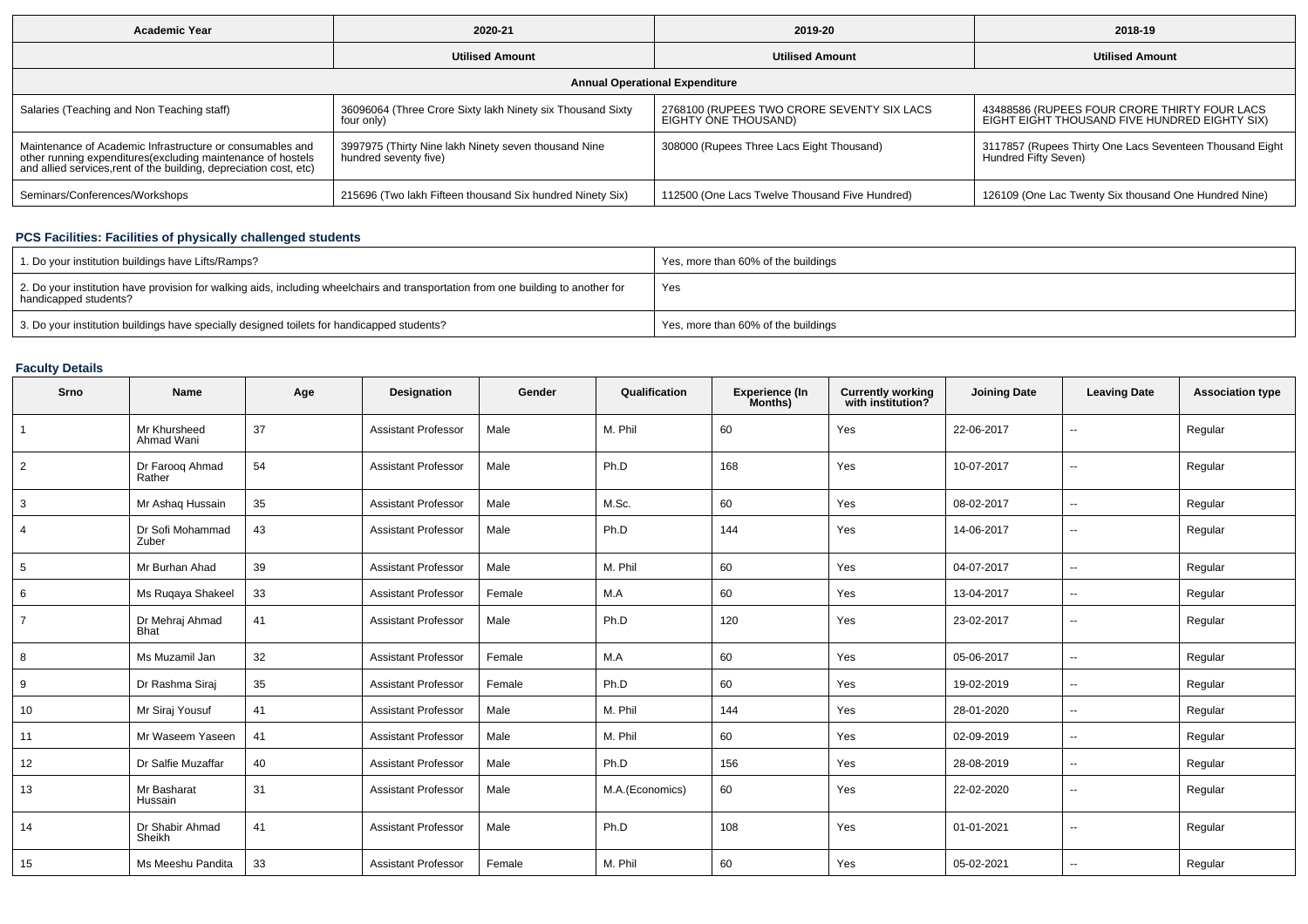| 16 | Prof Abdul Salam<br>Dar                | 53 | Associate Professor        | Male   | M.A        | 276 | Yes           | 28-04-2020 |                          | Regular             |
|----|----------------------------------------|----|----------------------------|--------|------------|-----|---------------|------------|--------------------------|---------------------|
| 17 | Dr Muzaffar Hussain<br>Najar           | 40 | <b>Assistant Professor</b> | Male   | Ph.D       | 120 | Yes           | 01-02-2021 | $\sim$                   | Regular             |
| 18 | Khursheed Ahmad<br>Wani                | 38 | Lecturer                   | Male   | Ph.D       | 4   | No            | 05-04-2018 | 31-07-2019               | Adhoc / Contractual |
| 19 | <b>Mohd Tahir Pandit</b>               | 34 | Other                      | Male   | M.LISc     | 36  | Yes           | 26-04-2018 | $\overline{\phantom{a}}$ | Regular             |
| 20 | Mohd Abdullah Dar                      | 57 | Other                      | Male   | MP.Ed.     | 240 | Yes           | 02-03-2019 | $\overline{\phantom{a}}$ | Regular             |
| 21 | Mohd Amin Dar                          | 43 | Lecturer                   | Male   | <b>MCA</b> | 10  | Yes           | 16-04-2018 | $\mathbf{u}$             | Adhoc / Contractual |
| 22 | AARIF MAQBOOL<br>RATHER                | 39 | Lecturer                   | Male   | M. Phil    | 10  | Yes           | 19-04-2017 | $\overline{\phantom{a}}$ | Adhoc / Contractual |
| 23 | Mudasir Ahmad<br>Bafanda               | 36 | Lecturer                   | Male   | M. Phil    | 10  | Yes           | 11-04-2018 | $\sim$                   | Adhoc / Contractual |
| 24 | <b>IRSHAD AHMAD</b><br><b>ITOO</b>     | 36 | Lecturer                   | Male   | Ph.D       | 10  | No            | 05-04-2018 | 31-07-2019               | Adhoc / Contractual |
| 25 | Zahied Rahman                          | 35 | Lecturer                   | Male   | M. Phil    | 10  | Yes           | 21-04-2018 |                          | Adhoc / Contractual |
| 26 | Mohd Ashraf Mir                        | 37 | Lecturer                   | Male   | M. Phil    | 10  | No            | 05-04-2018 | 31-07-2019               | Adhoc / Contractual |
| 27 | Showkat Ahmad<br>Reshi                 | 36 | Lecturer                   | Male   | <b>NET</b> | 10  | No            | 15-06-2017 | 31-07-2019               | Adhoc / Contractual |
| 28 | Mohd Shafi Bhat                        | 40 | Lecturer                   | Male   | Ph.D       | 10  | No            | 05-05-2018 | 06-05-2018               | Adhoc / Contractual |
| 29 | <b>MR JUNAID</b><br><b>AHMAD MALIK</b> | 34 | Lecturer                   | Male   | Ph.D       | 10  | No            | 05-04-2017 | 31-07-2019               | Adhoc / Contractual |
| 30 | AIJAZ AHMAD<br><b>BHAT</b>             | 41 | Lecturer                   | Male   | <b>MCA</b> | 10  | No            | 05-04-2018 | 31-07-2019               | Adhoc / Contractual |
| 31 | MR AHSANUL HAQ                         | 44 | Lecturer                   | Male   | Ph.D       | 10  | No            | 05-04-2018 | 31-07-2019               | Adhoc / Contractual |
| 32 | <b>Bashir Ahmad Malik</b>              | 36 | Lecturer                   | Male   | M.Ed       | 10  | No            | 05-04-2018 | 31-07-2019               | Adhoc / Contractual |
| 33 | Urmeena Akhter                         | 38 | Lecturer                   | Female | Ph.D       | 10  | No            | 05-04-2018 | 31-07-2019               | Adhoc / Contractual |
| 34 | Tawseef Ahmad<br>Lone                  | 34 | Lecturer                   | Male   | Ph.D       | 10  | No            | 05-04-2018 | 31-07-2019               | Adhoc / Contractual |
| 35 | Nusrat Jan                             | 31 | Lecturer                   | Female | Ph.D       | 10  | No            | 05-04-2018 | 31-07-2019               | Adhoc / Contractual |
| 36 | Faroog Ahmad Mir                       | 39 | Lecturer                   | Male   | M. Phil    | 10  | No            | 09-04-2018 | 31-07-2019               | Adhoc / Contractual |
| 37 | Jahangeer Ahmad                        | 32 | Lecturer                   | Male   | <b>NET</b> | 10  | No            | 11-04-2018 | 01-12-2019               | Adhoc / Contractual |
| 38 | Mudasir Ahmad<br>Dass                  | 35 | Lecturer                   | Male   | Ph.D       | 10  | No            | 05-04-2018 | 31-07-2019               | Adhoc / Contractual |
| 39 | Ghulam Mohd Bhat                       | 35 | Lecturer                   | Male   | M. Phil    | 10  | No            | 05-04-2018 | 31-10-2019               | Adhoc / Contractual |
| 40 | Kawsar Fatima                          | 35 | Lecturer                   | Female | M. Phil    | 10  | No            | 19-04-2018 | 31-07-2019               | Adhoc / Contractual |
| 41 | Mohd Iqbal Rather                      | 33 | Lecturer                   | Male   | Ph.D       | 10  | No            | 16-12-2018 | 31-07-2019               | Adhoc / Contractual |
| 42 | Syed Mohd Amin                         | 32 | Lecturer                   | Male   | Ph.D       | 10  | $\mathsf{No}$ | 26-07-2018 | 31-07-2019               | Adhoc / Contractual |
| 43 | Hasina Jabeen                          | 41 | Lecturer                   | Female | Ph.D       | 10  | No            | 05-04-2018 | 31-07-2019               | Adhoc / Contractual |